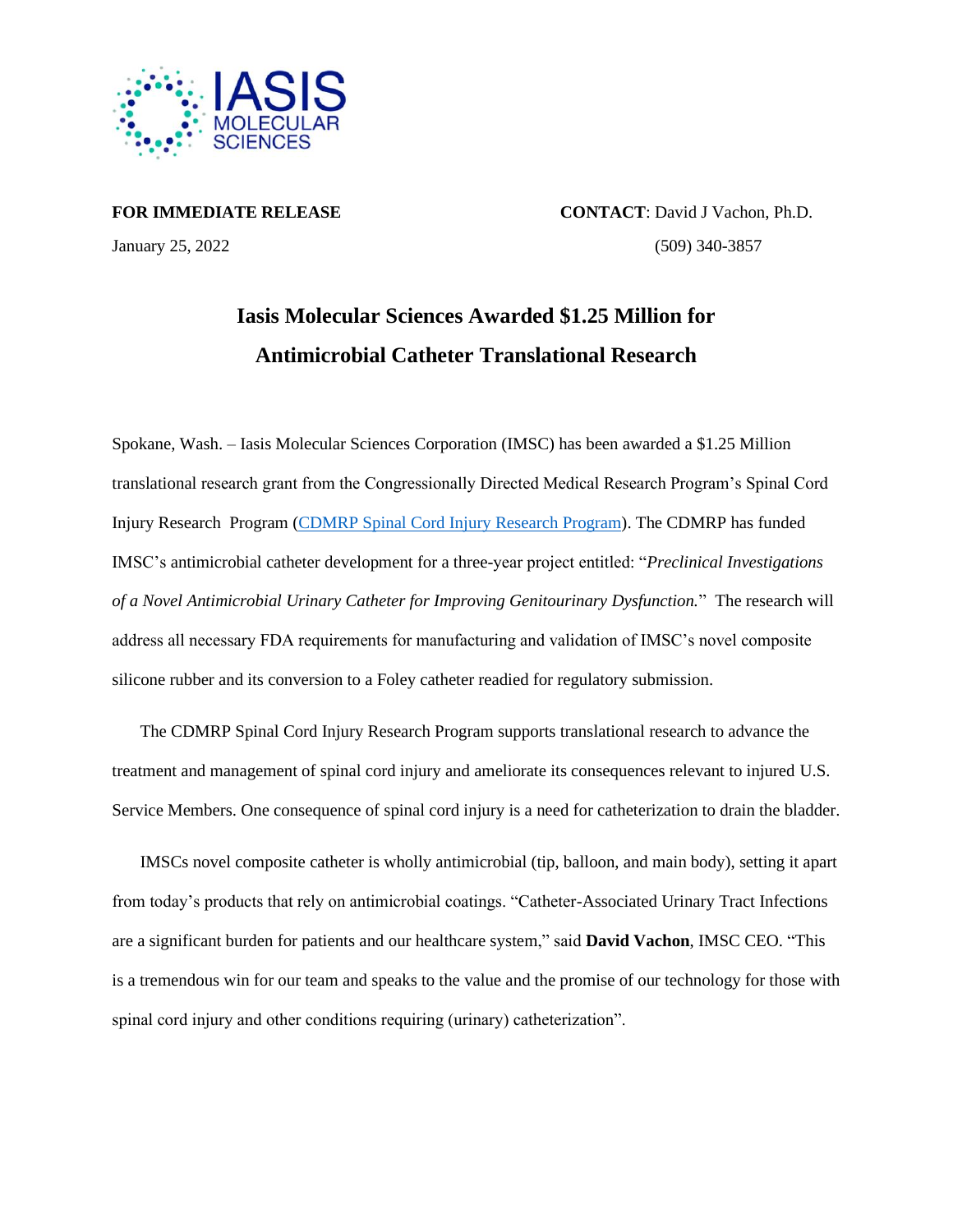

The funded development effort will be carried out in partnership with established contract manufacturers including Spectrum Plastics Group [\(www.spectrumplastics.com,](http://www.spectrumplastics.com/) Tucson, AZ,). The resulting clinic-ready product will subsequently undergo a preclinical performance evaluation conducted in collaboration with Dr. Thomas Chi, MD, University of California, San Francisco [\(www.linkedin.com/in/thomaschi8/\)](http://www.linkedin.com/in/thomaschi8/)

Vachon also said that the prestigious award is another indicator of the growing life sciences ecosystem in Eastern Washington. As a Spokane-based life sciences entrepreneur, Vachon was able to take advantage of a grant-writing assistance program funded by the Health Sciences and Services Authority (HSSA) of Spokane County. This program funds an experienced consultant to assist with developing a more successful research application. HSSA also matches grant awards up to \$500,000, allowing entrepreneurs to grow their businesses without turning to equity investment too early in their lifecycles. This can help founders sidestep significant dilution that can occur in early funding rounds.

In addition, Vachon said that the 2020 launch of SP3NW (https://sp3nw.org/), a regional start-up hub working at all WSU campuses to launch life science companies, is a key asset for life sciences entrepreneurs in Eastern Washington.

The CDMRP Spinal Cord Injury Research funding (\$1.25M + indirect costs) aligns with and extends the development of IMSC's novel materials platform and compliments recent awards Iasis has received from the National Heart, Lung, and Blood Institute at NIH (\$225,000) and the Centers for Disease Control and Prevention (\$225,000).

###

**About Iasis Molecular Sciences Corporation** - IMSC [\(www.iasismolecular.com\)](http://www.iasismolecular.com/) is a Spokane Washington-based life sciences company specializing in advanced materials to address healthcare-